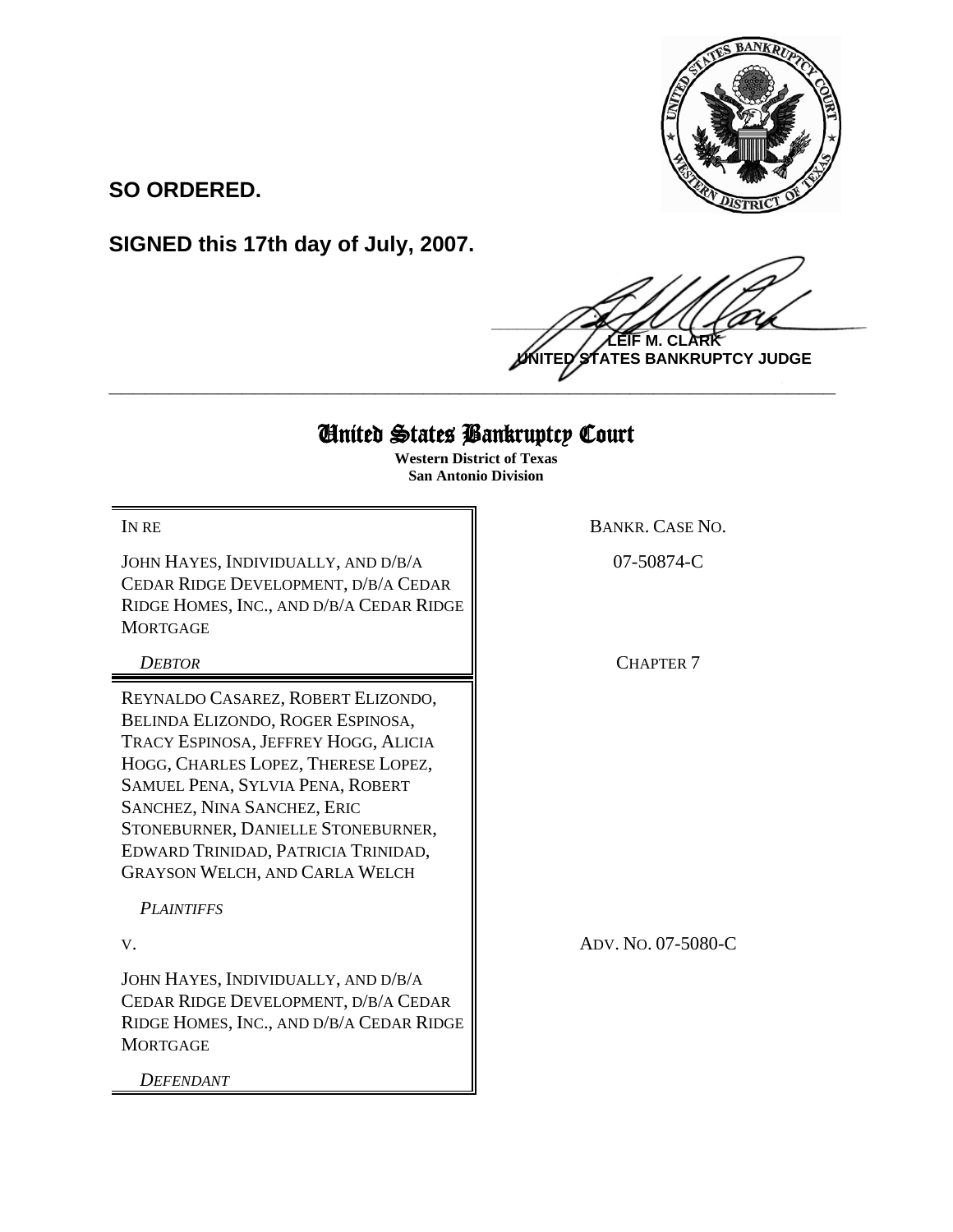## **ORDER DENYING MOTION TO DISMISS**

CAME ON for consideration the foregoing matter. Defendant claims that the plaintiffs have failed to plead fraud with particularity, such that the complaint should be dismissed. The complaint attaches and incorporates a copy of the plaintiffs' state court lawsuit. That pleading, in turn, details what the plaintiffs claim are facts sufficient to support claims of fraud, violations of the Texas Deceptive Trade Practices Act, breach of contract, and a claim for exemplary damages. The facts alleged amount to the contention that the defendant induced plaintiffs to enter into contracts (and the plaintiffs, in reliance on the inducements, did enter into such contracts, to their detriment). The facts further state that the defendant did not intend to perform the obligations of the contracts, and that such fraudulent intent forms the basis of the fraud alleged.

The facts alleged are sufficiently particular to require the defendant to respond. *See* Rules 7(b), 9(b), FED.R.CIV.P. Rule 9(b) specifically provides that "malice, intent, knowledge, and other condition of mind of a person may be averred generally." FED.R.CIV.P. 9(b). An allegation of fraudulent intent is sufficient to support an action for nondischargeability under section  $523(a)(2)$ . *See In re Mercer, 246 F.3d 391, 407-408* (5<sup>th</sup> Cir. 2001).<sup>1</sup>

<sup>1</sup> Said the court in *Mercer*,

The Restatement does *not* define "representation"; it does define "misrepresentation", which " denote[s] not *only* words spoken or written but also *any other conduct* that amounts to an assertion not in accordance with the truth". RESTATEMENT (SECOND) OF TORTS, § 525 cmt. b (emphasis added). A misrepresentation can be one of "*fact*, opinion, *intention* or law". *Id*. § 525 (emphasis added). If, as here, the misrepresentation concerns intention to perform an agreement, that intention " *may be expressed* but it is *normally merely to be implied* from the making of the agreement". *Id*. § 530 cmt. c (emphasis added). "[A] promise *necessarily* carries with it the *implied* assertion of an *intention to perform* ". *Id*. (emphasis added). .... A representation of the maker's own intention to do ... a particular thing is fraudulent if he does *not* have that intention." *Id.* § 530(1) (emphasis added). "If he does *not* have it, he must of course be taken to

know that he does not have it." *Id.*, § 530 cmt. b (emphasis added); *see also Melancon*, 223 B.R. at 319 ("one always knows his present intentions"). *Id.*

The court is fully aware of the Pandora's box that this holding opens for the law of contract, but it is for the Fifth Circuit to limit or correct the holding, if it sees fit. Until then, the holding is binding on this court. The Fifth Circuit does go on to explain that the plaintiff still has the specific burden to establish with competent evidence *all* of the elements of fraud, including proof of fraudulent intent. *Id.*, at 407 ("the creditor still must prove all of the other elements of fraud, including scienter (knowingly false representation").